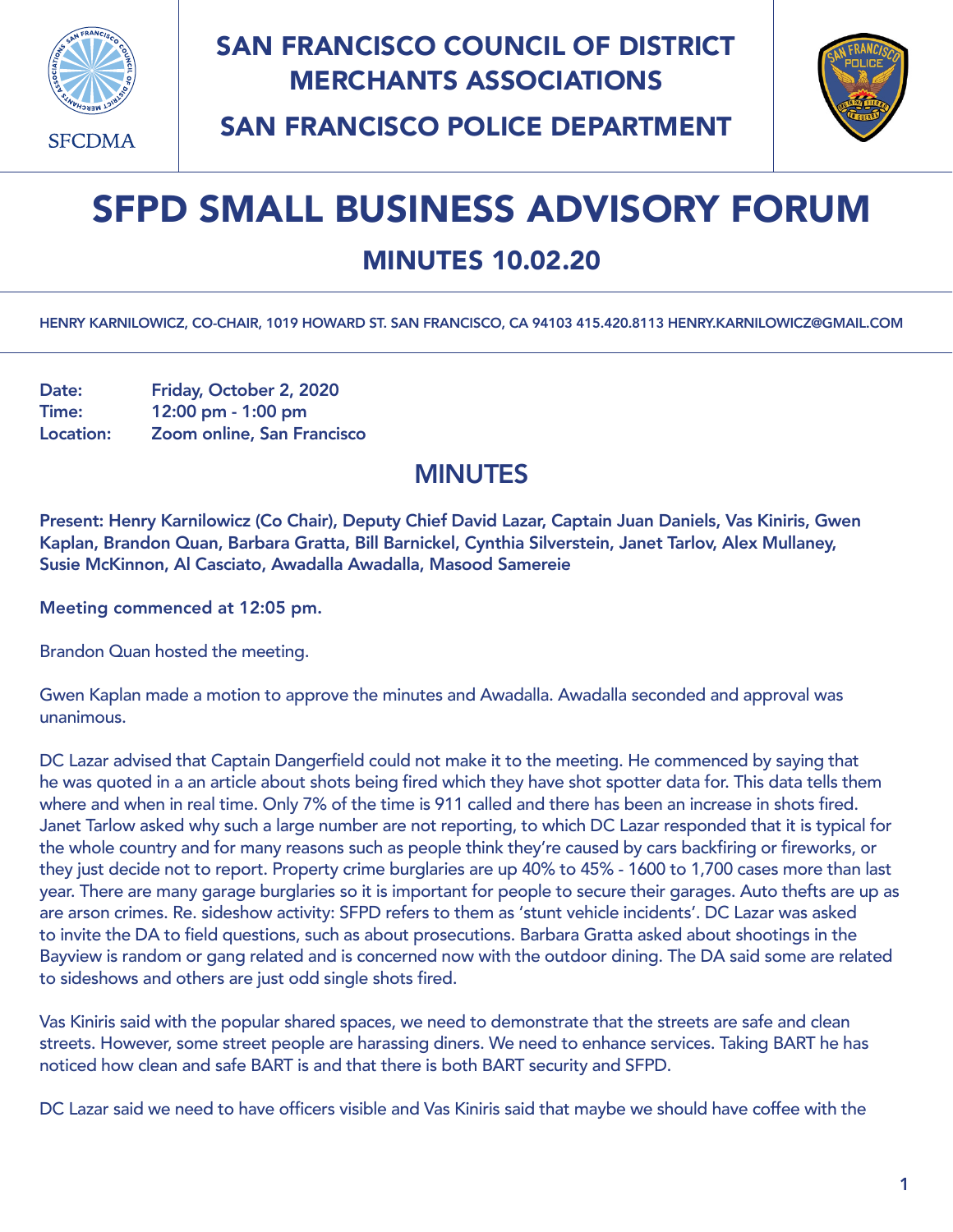cops. Barbara Gratta suggested maybe doing clean up with the cops. She said there are several groups who are doing this and DC Lazar said officers could be asked to join them. He also said it's important to get to know the captains. Vas Kiniris said that supervisors are holding office hours on the corridors. Susie McKinnon said that Larkin Street recently shut down and she was delighted to see officers in the street. Vas Kiniris remarked that even on BART people were thanking officers. Cynthia Silverstein said she was pleased to see beat cops in Hayes Valley who the have been introducing themselves to the merchants and they have been a visible presence and were integrating themselves.

DC Lazar said he was pleased to see Captain Yep having his officers present in Hayes Valley. He said that Al Casciato reminded him about connecting SPFD with the Moscone Center and Officer Marty Ferrera, who is excellent at recognizing graffiti tags, such as one who is known as "Vinsky" and who is prolific in Chinatown. He suggested that we invite officer Marty Ferrera to our next meeting. Masood Samereie said that since moving homeless people from the Tenderloin, many are getting free rides to the Castro. The Manager at Walgreens said that most have hired 10B officers but the Castro Walgreens has only a security guard and their theft has gone from roughly \$1,500 per day to \$5,000 per day. He said that the manager told him that he could walk into the store load up a bag, walk out and no one will touch him. There are many mentally ill individuals who are not getting any attention. 51/50 cases are taken in but then released right away and the conservatorship policy is not effective.

Masood Samereie responding to Susie McKinnon who said that since the lawsuit there has been this influx of homeless into the Castro. He reported that Captain Gaetano Caltagirone had an encampment removed but then the occupants moved to other parts of the Castro. He is seeing open drug use such as meth right next to Eureka Valley Rec Center which is not acceptable and which occurs because we are not enforcing the laws that are on the books. Susie McKinnon said that this is also what is happening in the Tenderloin and even though they have a group called Urban Alchemy. It is not fair to allow this to continue.

DC Lazar said that he and Commander Daryl Fong will be presenting at the Police Commission about a brand new department general order on community policing and rolling out a community policing strategic plan which they are excited about. Links will be on their website.

Awadalla Awaddal said that they are having problems in the Outer Sunset with homeless people who live in the park. He has spoken with the beat officers however, as soon as they leave, the situation deteriorates. DC Lazar will intrude him to the acting captain.

Alex Mullaney said that a business owner was busted for dealing drugs and having guns and was a felon. Beat cops are missing and every day Walgreens experiences petty theft incidences. Shared Spaces is working out well but the community wants beat cops back. He is setting up a merchants walk with the Captain.

Gwen Kaplan noted there has been action with homeless encampment and she is grateful to also DPW and the homeless teams. Still has distinct problems with a homeless encampment near the Mission Health Department facility. On the whole they are working through it.

Brandon Quan said that there is an uptick with homelessness, which their ambassador has recognized from Fisherman's Wharf; there is graffiti in Japantown, which he reported, and he did get together with Officer Marty Ferrera. Their outdoor dining in the Peace Plaza was extended October 31.

We are looking forward to merchant walks in SOMA, Ingleside, Bayview and other neighborhoods so the police and merchants get to know each other and also so that the officers can give out their cards to the merchants and also provide their mobile numbers. DC Lazar said that all the police officers have cell phones and he wants them to give out their mobile numbers.